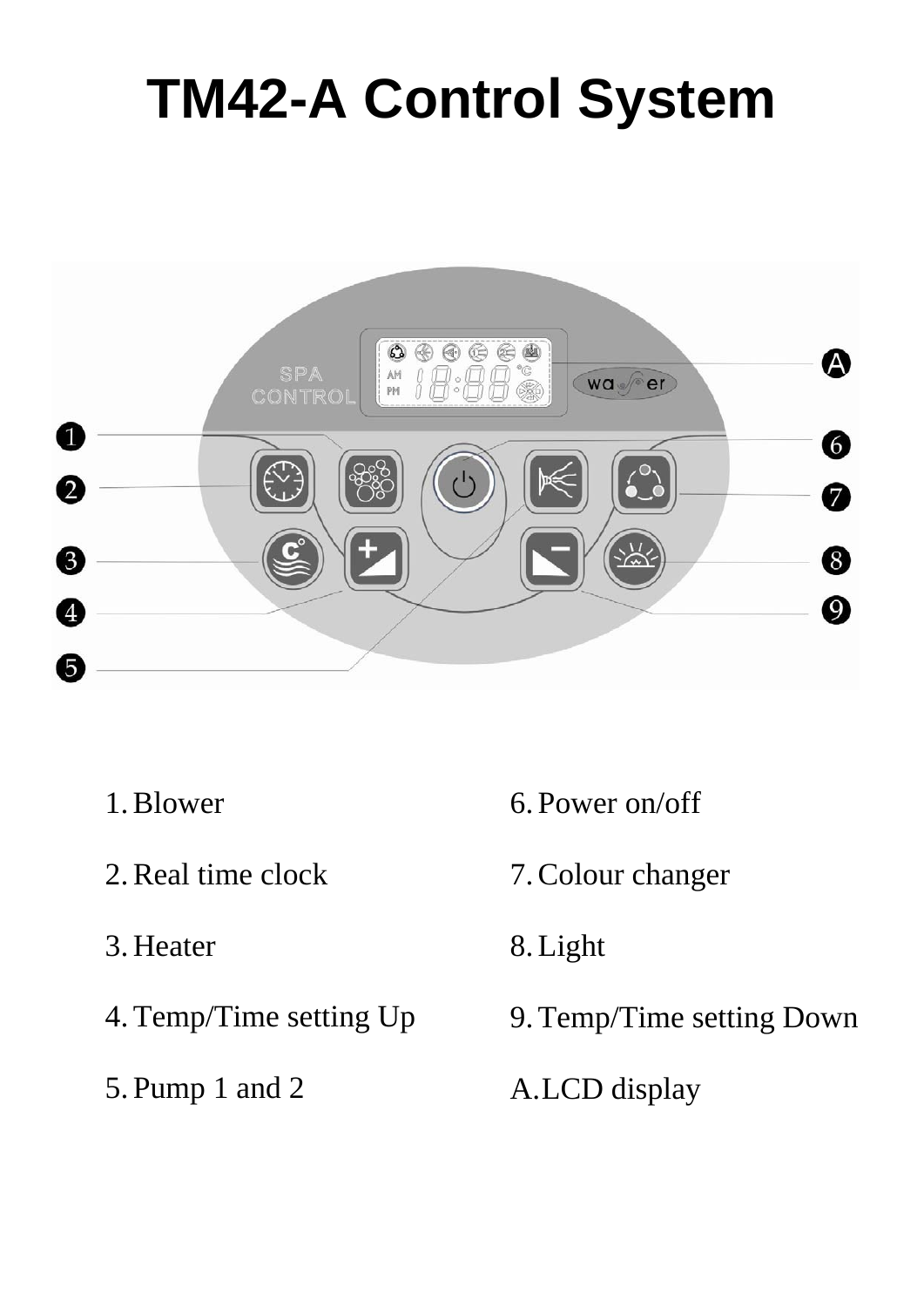## **Instructions for TM42 control system**

### **Warning**

- A. Installation is only to be made by qualified persons.
- B. Read the instructions carefully before beginning the installation.
- C. We are not responsible if the product does not work or is damaged when the instructions are not followed during installation.
- D. Ensure that the system is not damaged during transportation when it is unpacked.

#### **Note!**

- A. Do not connect the power before the installation is complete.
- B. Install a maintenance switch close to the control system for use during maintenance work.
- C. An earth switch must be installed. Check that the earth switch works when the power is connected.

#### **Functional description**

1. Power On/Off



The system is activated by pressing the button  $\bigcirc$  on the panel; a background light on the LCD display shows the actual temperature. When the system is activated, all functions can be controlled from the control panel.

B. Power Off

If no buttons are used within one hour, the system will deactivate automatically. The LCD display is then dark. All other functions are locked and can only be activated by pressing  $\bigcirc$ . The system can also be switched off by pressing  $\bigcirc$ . Heath and Filtration works according to what has been programmed in, and the temperature can be shown by pressing  $\mathcal{L}$ .

2. Heater

The heater is adjusted using the buttons  $\Box$  and  $\Box$  between 5-43 °C, but by placing an extra thermostat in the heater that disconnects at 40  $\degree$ C it is possible to raise the temperature even higher. Pressing one of the buttons once will decrease or increase the temperature by one degree. With every new adjustment the  $\mathrm{C}$  icon in the display will flash for a few seconds. When the flashing stops, the temperature is adjusted to the new degree. If the temperature sinks 1 °C below the set value, the heater and circulation pump will start. The water temperature will automatically keep to the set value.

3. Pump 1 and  $2 \times$ 

The circulation pump is automatically started when heating or filtration is activated. The display then shows the icon for the circulation pump with the addition 1. The pump can also be activated

by pressing once at  $\mathbb{K}$ . By pressing twice the pump 2 for massage will be activated if it has been